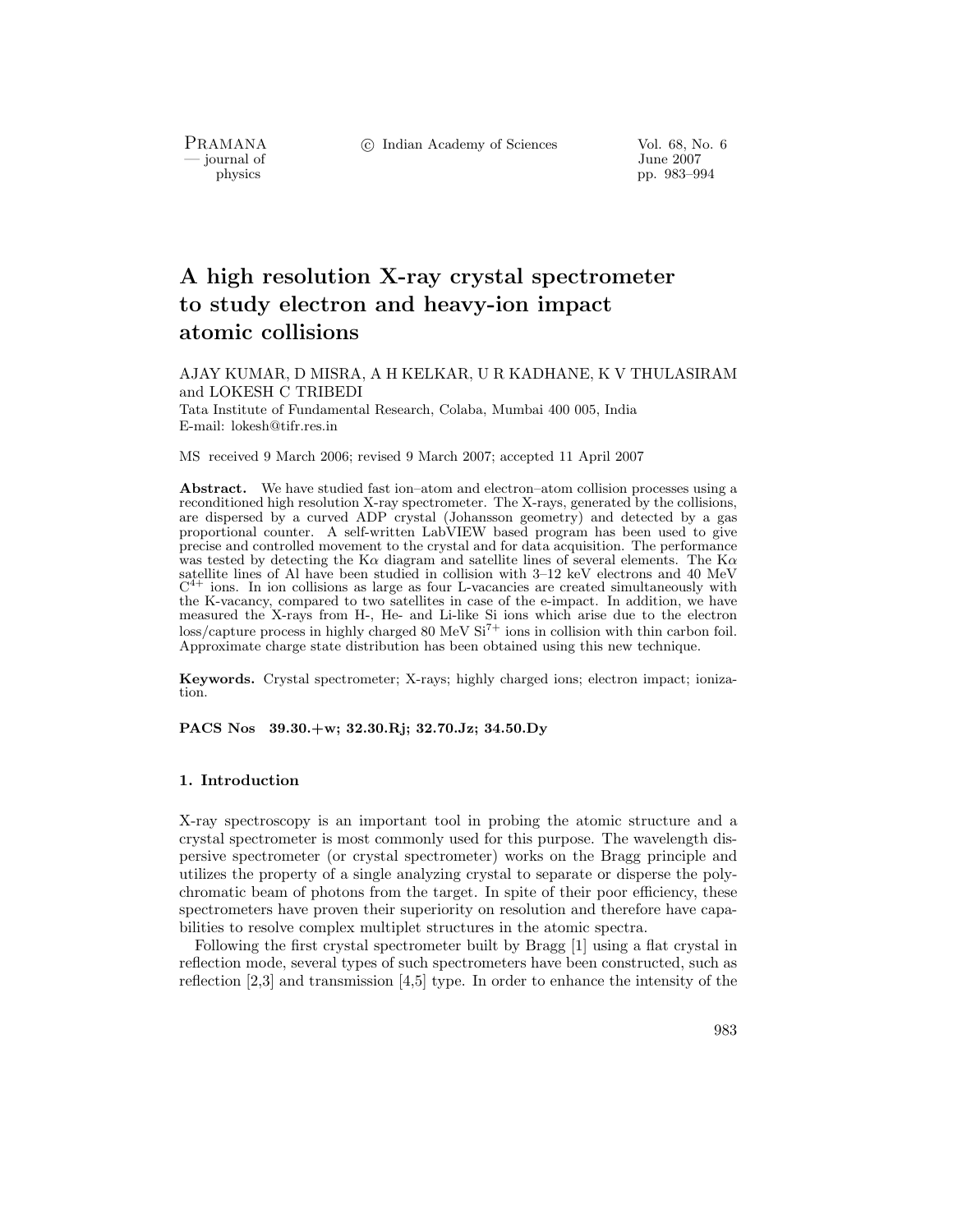diffracted X-rays further, the effective crystal area has to be increased and following conditions should be satisfied simultaneously at all points of the crystal surface [5]: (a) the angles of incidence and reflection in the reflecting atomic planes must be equal (i.e., focusing condition) and (b) the Bragg angle should be equal (Bragg condition). For a particular photon energy, the Bragg condition will be satisfied at a large area of the crystal if the crystal lattice planes are bent on a cylinder having radius equal to the diameter of the Rowland circle, and for focusing condition the crystal lattice planes should be bent on a cylinder having radius equal to the radius of Rowland circle. In Johansson [3] geometry, almost the whole crystal surface contributes to the diffracted X-rays. Details of similar crystal spectrometers can also be found in refs [6,7].

We have reconditioned a crystal spectrometer which was commercially obtained earlier. Several couplings/components including a new crystal were introduced. A self-written PC based program using LabVIEW has been used for automation and data acquisition. However, besides substantial improvement of the spectrometer we have used it in studying various aspects of ion–atom and electron–atom collision physics. For example, we present the satellite structure of Al in collisions with 10 keV electrons as well as  $40 \text{ MeV } C^{4+}$  ions. This allows one to compare directly the similarities and differences in the ion–atom and electron–atom ionization processes. One can see how the sensitivity of the spectrometer helps in investigating the multiple outer-shell ionization simultaneously with the K-shell ionization. It may be noted that many of the earlier studies on inner shell X-rays employed Si(Li) detectors of resolution of about 160 eV at 5.9 keV. As a result, there was no possibility to resolve the satellite structure. Therefore the average number of L-vacancies simultaneously with K-vacancy was determined by looking into the shift of the K-X-ray peaks and from the intensity ratios of the K $\alpha$  and K $\beta$  lines. These information were then used to determine the K-shell fluorescence yield which is required for the derivation of the absolute cross-section of the K-shell vacancy formation. With the high resolution X-ray measurements this quantity can be determined from the satellite structure which is a model-independent way. Besides the Al target we have also studied the K-ionization of the K and Cl and the M-shell ionization of Au. In addition to the target ionization we have investigated in detail the ionization of the highly charged projectiles, such as  $Si^{7+}$  ions. The different X-ray lines arising from the H-, He- and Li-like ions are well resolved. The present investigation therefore is aimed to explore the single and multiple ionization of (target) atoms and highly charged (projectile) ions besides the performance test of the spectrometer. The design and performance of this crystal spectrometer along with the automation, using the LabVIEW technique, is described in the following sections.

# **2. Experimental details**

The BARC–TIFR pelletron accelerator facility at TIFR has been used to get highly charged  $C^{4+}$  and  $Si^{7+}$  ions. The well-collimated beam was made to collide with target. Thin elemental targets of C, Al, KCl and Au have been used in the present work. The C (20  $\mu$ g/cm<sup>2</sup>), Al (100  $\mu$ g/cm<sup>2</sup>) and Au (300  $\mu$ g/cm<sup>2</sup>) foils were selfsupporting, and KCl (70  $\mu$ g/cm<sup>2</sup>) was evaporated on C (10  $\mu$ g/cm<sup>2</sup>) backing. A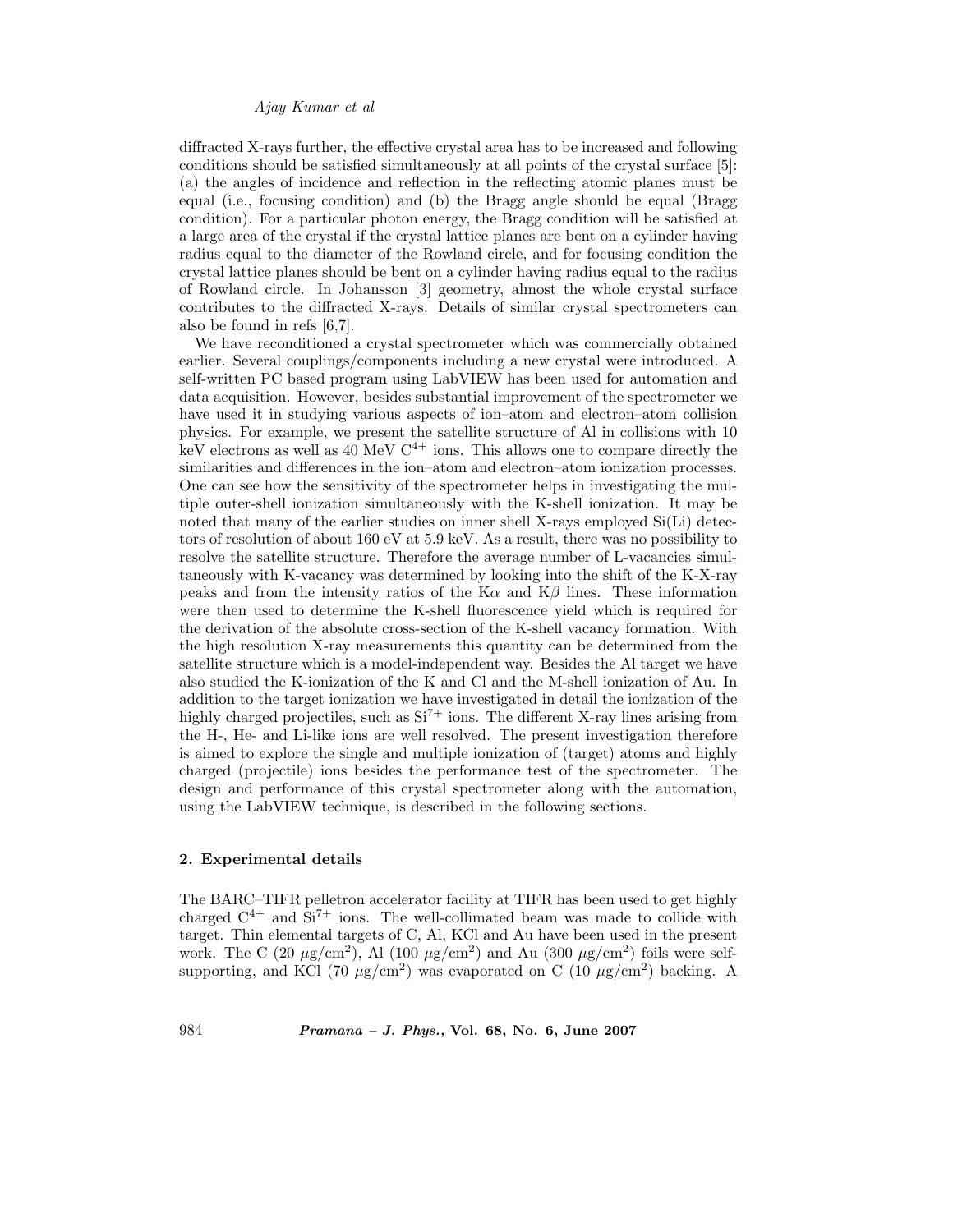*Electron and heavy-ion impact atomic collisions*



Figure 1. The assembly showing the scattering chamber, beamline components and target holder.

X–Y–Z movable ladder target holder has been used and provision is being made to incorporate a rotatable multiple target holder with 27 targets on a disc. In the present work, we have used ADP (101) ( $2d = 10.648$  Å) crystal in Johansson geometry (in horizontal focusing) [8]. The radius of curvature of the crystal is 12.7 cm and its dimension is  $25.4 \times 12.64 \times 0.5$  mm<sup>3</sup>. KAP (100) ( $2d = 26.632$  Å) and LiF (200)  $(2d = 4.027 \text{ Å})$  crystals of similar dimension and radius of curvature have also been procured to cover a wide range of photon energy. Proper choice of the crystal is critical and details of various crystals can be found in [9].

The diffracted X-rays from the crystal are detected by a cylindrical gas proportional counter. A thin polypropylene sheet is placed on the 1 mm wide detector window slit. Negative voltage is given to the detector body by a stabilized power supply and the signal is taken from the anode wire. Detector performance was independently checked using a <sup>55</sup>Fe radioisotope. Proportional counter has been operated at 2200 V and P-10 gas (flow mode) pressure was kept typically about one atmosphere. An arrangement has been made for steady gas flow inside the proportional counter using two mechanical leak valves at the inlet and outlet. The gas pressure is measured at the outlet using a digital pressure meter.

The whole assembly of crystal spectrometer is enclosed within a rectangular SS chamber of dimension approximately  $40 \times 42 \times 13$  cm<sup>3</sup>. The chamber is divided into two parts; the detector and crystal assembly is permanently attached to one part. Feedthroughs for detector high voltage supply, detector output, crystal adjustment, focal circle adjustment, crystal changer and stepper motor are attached to this part of the chamber. Second part of the chamber consists of various other ports (figure 1). A turbomolecular pump is used and typical pressure obtained in the chamber is  $\sim 5 \times 10^{-6}$  mbar.

The target is fixed in place, and the crystal and detector both move to change the Bragg angle (by keeping  $\theta$ -2 $\theta$  relation) and also remain on the periphery of Rowland circle. The arrangement for movement of crystal and detector is mechanically complex, to maintain the appropriate geometry the crystal rotate on its vertical axis as target-crystal distance changes. The crystal takes translational as well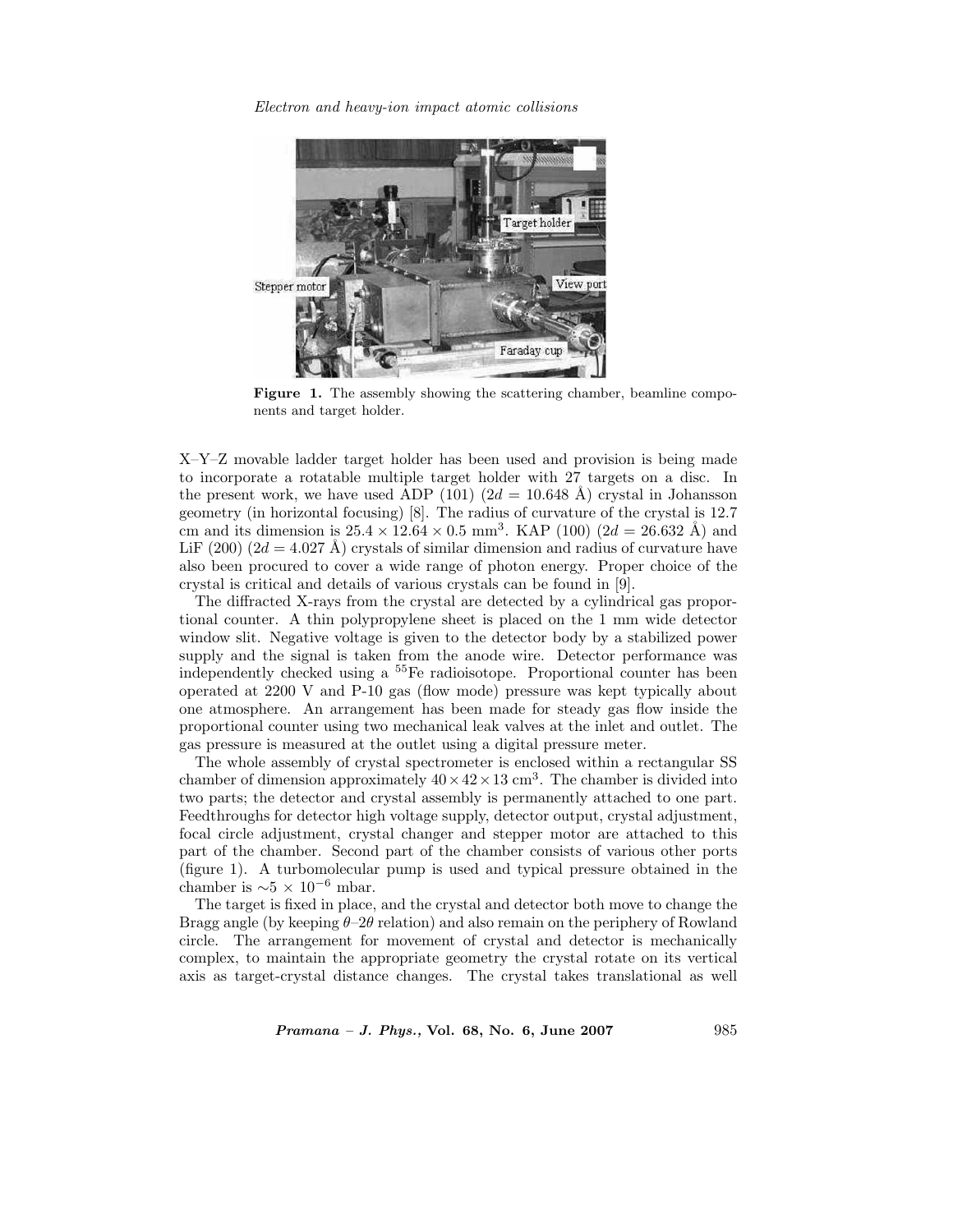

**Figure 2.** Schematic of movement of the crystal and detector. Open circles a, b and c are the center of the Rowland circle at three given crystal positions.

as rotational motion, and the detector moves on a circular path. The center of Rowland circle also moves on an arc (see figure 2). Typical movement of crystal and detector is shown schematically in figure 2.

The crystal and detector movement is driven by a single stepper motor through high precision tooth wheel mechanism. Two crystals can be mounted at a time on the crystal holder in such a way that one crystal faces the beam and the other sits beside the first crystal but with opposite direction (i.e., back facing the beam). The second crystal comes in the beam path by rotating the holder by 180<sup>°</sup>. The crystal can be changed from outside, without breaking the chamber's vacuum, through a crystal changer to cover a wide range of photon energy. In the present spectrometer, the photon energy can be scanned between the Bragg angles  $12^{\circ}$ –70°. One complete rotation of the stepper motor gives typically  $0.63$  mm linear and  $0.15^\circ$  angular step to the crystal. The scanning resolution depends upon the stepper motor clock. A stepper motor controller has been made, which provides typical minimum linear distance of 1.6  $\mu$ m and minimum angular step of 1.3" to the crystal.

The details of the schematic of data acquisition and experimental arrangement are given in figures 3 and 4, respectively. The output signal of the proportional counter is fed to the charge sensitive preamplifier and then to the spectroscopy amplifier. The amplifier output is fed to single channel analyzer (SCA) (figure 4). The incident beam current on the target was measured using an isolated Faraday cup and a current integrator.

### 2.1 *Stepper motor control and data acquisition*

A stepper motor gives movement to the crystal and detector for scanning an X-ray energy region. Both manual and automatic operation of the stepper motor is provided. For automatic scan, a self-written program based on National Instruments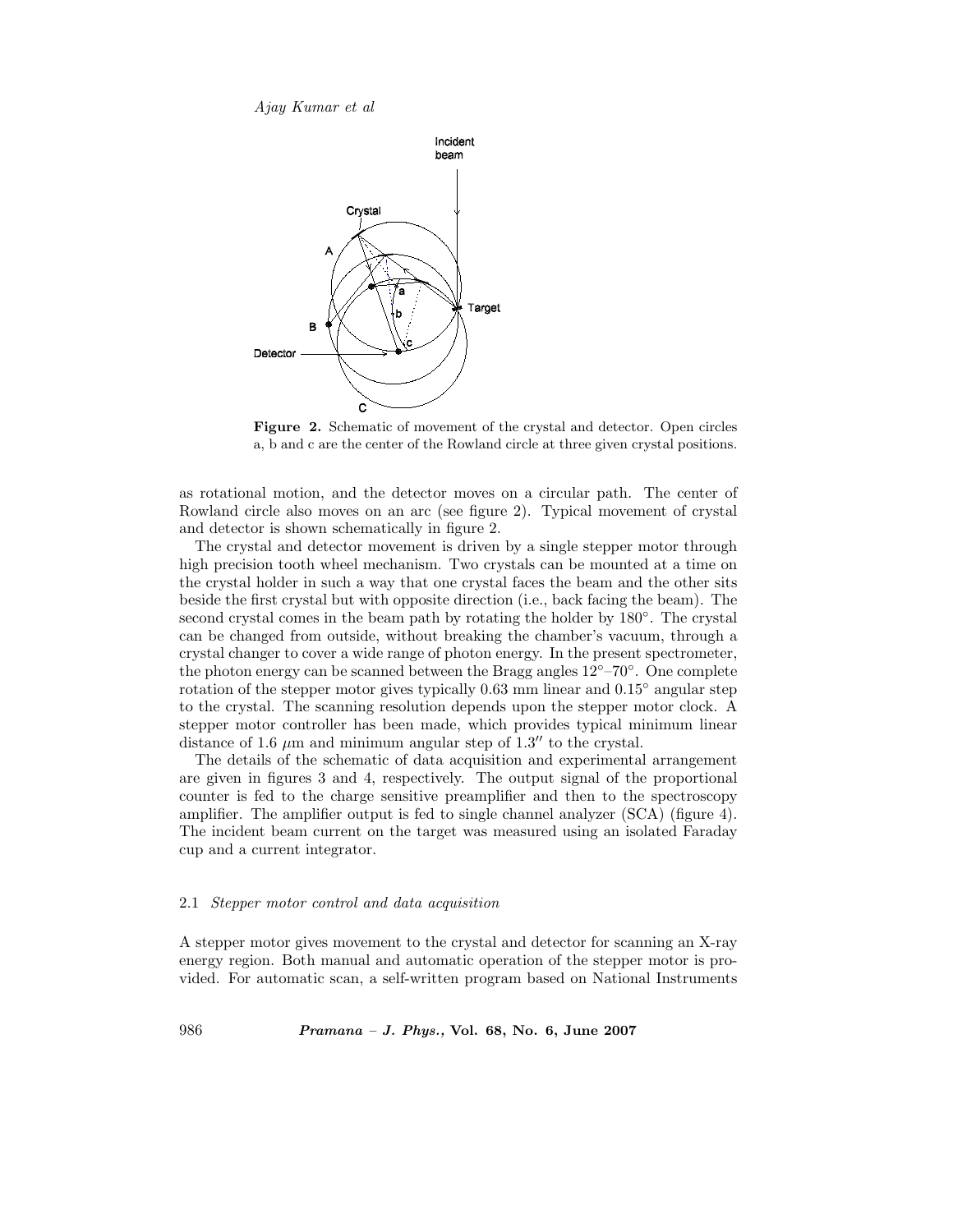*Electron and heavy-ion impact atomic collisions*



**Figure 3.** Electronic system configuration of LabVIEW programme.



**Figure 4.** Schematic of the crystal spectrometer set-up.

LabVIEW 6.1 V is being used for stepper motor control and data acquisition. A stepper motor controller is attached between stepper motor and National Instruments NI 6115 module mounted on a PXI 1002 chassis. This chassis accommodates the controller and various I/O modules for control and measurement options.

The stepper motor requires signals to control:  $(1)$  direction  $(2)$  step size  $(3)$  speed and (4) pulse train. All these control signals are derived from the NI 6115 general purpose simultaneous 10 MHz sampling PXI (PCI eXtension for Instrumentation)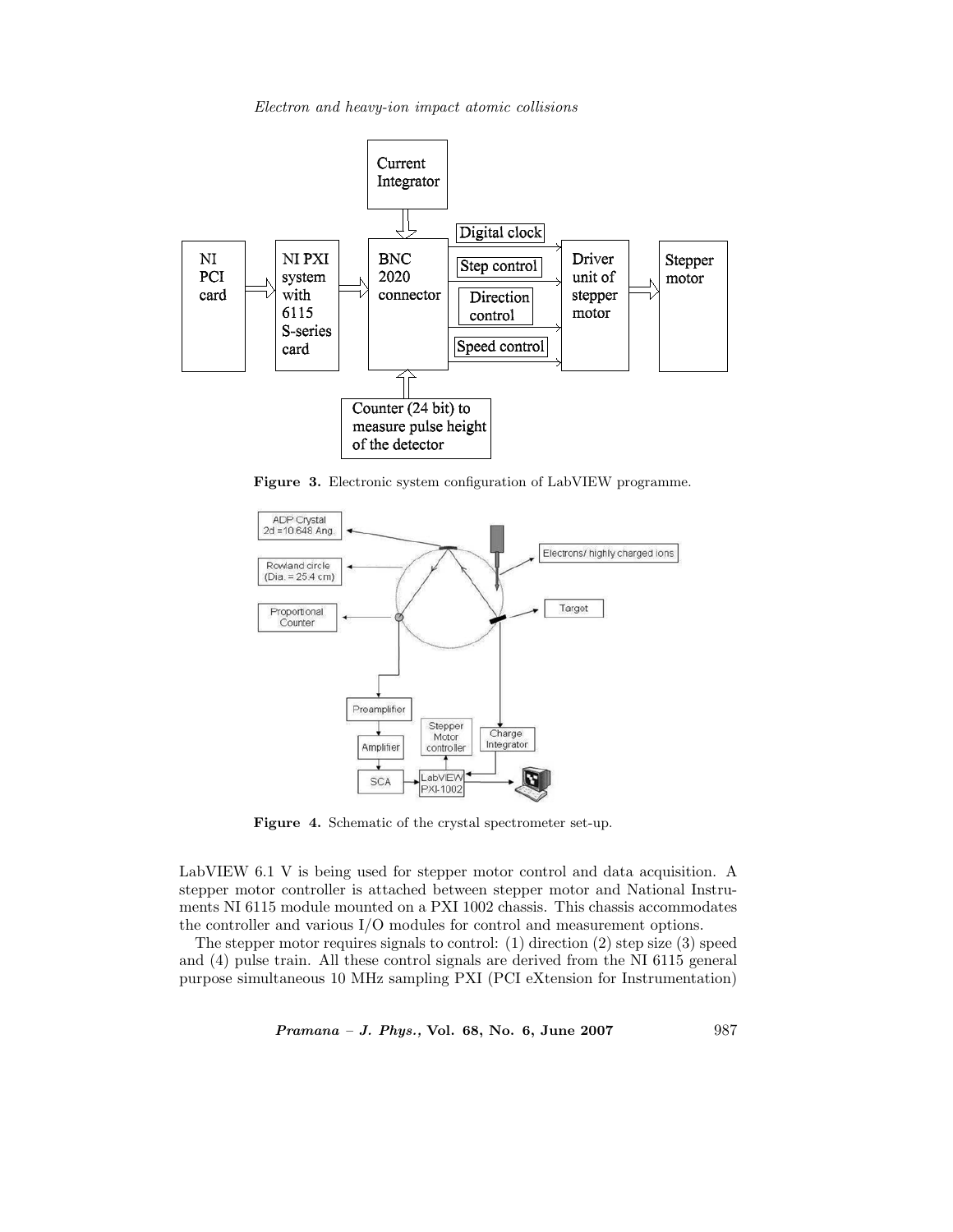module (figure 3). This module contains four analog input channels, two analog output channels, eight digital I/O lines and two counters (24 bits). The counters are used for counting the pulses from current integrator (counter 1) and detector output through single channel analyzer (counter 2). One digital  $I/O$  line is used to generate the pulsing clock and three digital I/O lines viz., DI0, DI1, DI2 were used to control: (1) direction, (2) step size and (3) speed of the stepper motor (400 or 200 steps per rotation).

The number of stepper motor rotation  $(n_{\text{rot}})$  was found to be proportional to the sine of the Bragg angle (sin  $\theta$ ). The Bragg's equation  $(n\lambda = 2d \sin \theta)$  and slope of the straight line ( $n_{\rm rot}$  vs. sin  $\theta$ , not shown here) gives the relation between X-ray energy and stepper motor rotation. Before starting the measurement, the crystal was kept at highest/lowest Bragg angle (extreme positions). The initial and final X-ray energy values of spectrum (to be scanned) are fed in the user interface (UI), which converts it into the number of rotation and in turn the number of pulses required by the stepper motor to scan the given X-ray energy range. First, the stepper motor brings the crystal at the angle of a given starting X-ray energy of the spectrum from the extreme position, without taking the data. From this position, counters 1 and 2 start acquiring the data. When preset value of number of pulses from current integrator (CI, defined in the program) accumulated; both the counters stop counting the pulses. The control digital I/O lines DI0, DI1, DI2 moves the crystal to the next predefined step and re-starts the counters 1 and 2 simultaneously. This process repeats until the final predefined X-ray energy value is reached. Movement of the crystal through the program gives us good reproducibility in its position. At the end of the scan, setup parameters and the complete data is stored in a separate file (ASCII format) for further analysis. Online display panel contains all the setup parameters and live data.

# **3. Performance**

Schematic of the spectrometer set up along with necessary electronics is shown in figure 4. In the crystal spectrometers, alignment of different components (i.e, target, crystal and detector) is critical. All the three components should be horizontally and vertically aligned, and must lie on the periphery of the Rowland circle. A He– Ne laser along with a mirror at the target position was used for precise alignment. The light spot reflected from the mirror will be further reflected by the crystal and should enter in the detector window. This condition must be satisfied at all the crystal position on the rail. For proper alignment, we are having the option of: (1) inward–outward movement of focal plane (to get the target position on the circumference of the Rowland circle), (2) crystal rotation on its vertical axis (to make it tangential on the Rowland circle) and (3) X–Y–Z movement of the target. All this can be done from outside without breaking the chamber's vacuum. Final alignment was done with the target X-rays by checking the count rate at the X-ray peak centroid position.

Proportionality of stepper motor rotation to the incident X-ray wavelength was checked by measuring the angle (i.e., Bragg angle,  $\theta$ ), geometrically, at each 50 rotations interval of the stepper motor. The  $\sin \theta$  has been plotted (not shown)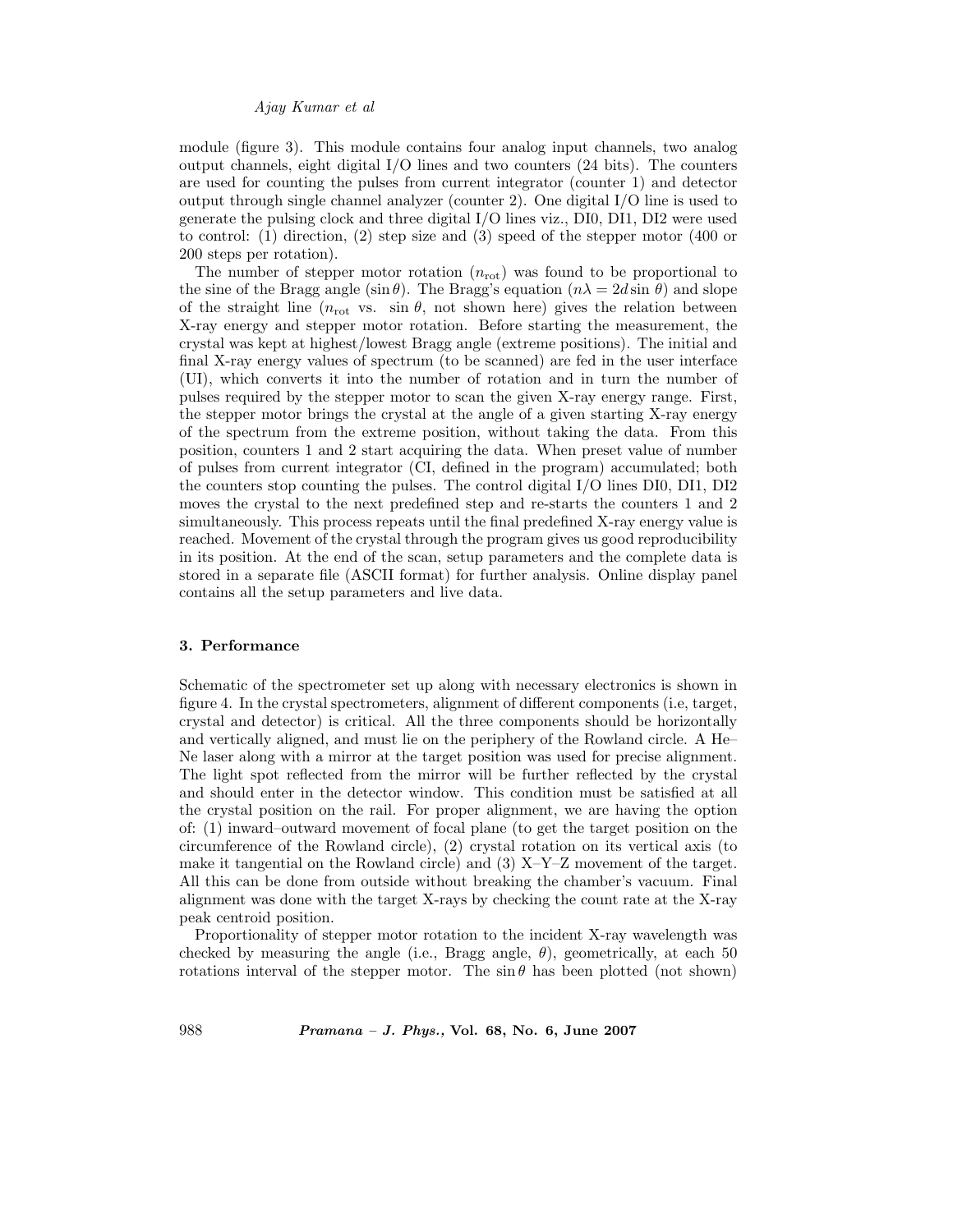*Electron and heavy-ion impact atomic collisions*



**Figure 5.** Spectrometer resolution as a function of cot  $\theta$ .

against the number of stepper motor rotation which is found to be a straight line, as expected. The energy calibration of the spectrometer was done, for the firstorder reflection of the ADP crystal, using the X-rays from thin targets of Al, Cl, K and Au excited by electrons [10]. The Bragg angles of the X-ray peak position were found close to the geometrically measured angle. The reproducibility in the X-ray peak position has been found to be  $\pm 1$  eV in case of Al and this is due to the backlash in the worm gears.

Three parameters characterize a crystal spectrometer: (a) dispersive power  $(\Delta\theta/\Delta\lambda)$ , (b) spectral resolution or resolving power  $(\lambda/\Delta\lambda)$  or  $\Delta E/E$ ) and (c) reflecting power or reflectivity of the crystal. The quoted reflectivity of the present ADP crystal is close to one for Al–K X-rays [8]. The dispersive power of the spectrometer has been found to be  $0.047^{\circ}/\text{\AA}$  (at 1488 eV) and  $0.016^{\circ}/\text{\AA}$  (at 2204 eV). For improving the resolution, either incident beam should be narrow and collimated or X-ray source should be smaller [11]. In order to get the collimated beam of electrons/ions, an Al tube (30 cm long and 2.5 cm diameter) having 4 mm collimator at the target side has been attached to the chamber at the beam entrance. The distance between target-to-beam collimator is about 4 cm. The FWHM of the Al KαL<sup>0</sup> X-ray peak (1488 eV) was found to be 2.7 eV. The  $\Delta E/E$  (in %) has been plotted as a function of  $\cot \theta$  in figure 5, where  $\Delta E$  is the FWHM of the X-ray peak at energy E. From this curve it is clearly seen that for a given crystal,  $\Delta E/E$ increases i.e. resolution decreases as X-ray energy increases (or Bragg angle decreases). From eq. (1),  $\Delta E/E$  is proportional to cot  $\theta$ , and therefore resolution improves as angle increases. Bombarda [11] has elucidated on various contributions in the observed peak width and final instrument resolution was shown to be the quadrature sum of all the contributing factors. Cauchios and Bonnelle [12] has also found that crystal width, crystal height, effect of non-vanishing angle between the lattice planes and the crystal surface contributes to the observed broadening in the X-ray peak.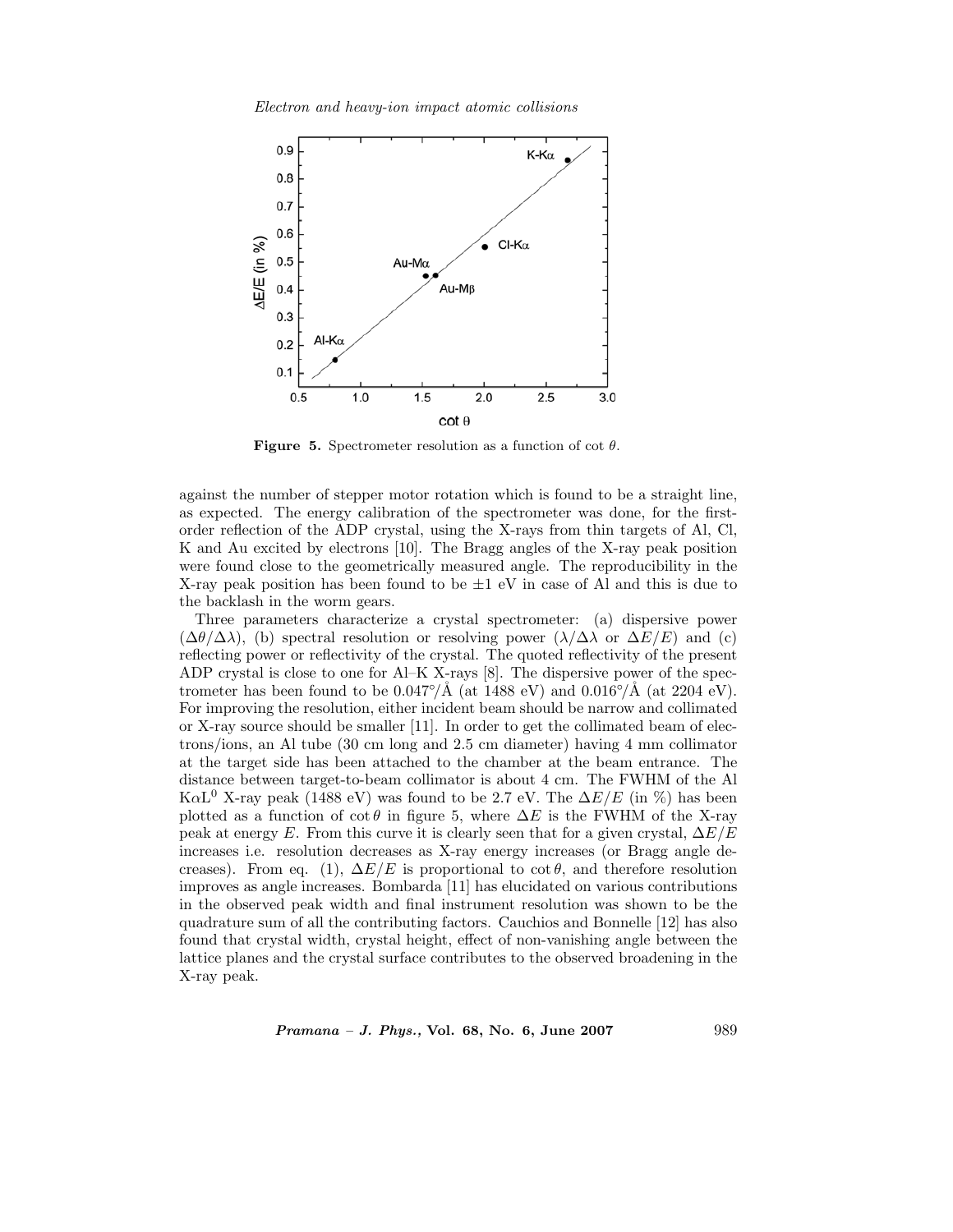## **4. Studies on inner shell ionization**

## 4.1 *Al–K-satellite structure: Electron impact*

The Al–K X-ray spectrum taken with 10 keV electrons are presented in figure 6a. The diagram  $(K\alpha L^0)$  and satellite  $(K\alpha L^1, K\alpha L^2)$  lines of Al were found to be wellseparated. The  $K\beta$  line can also be seen in the spectrum. The origin of satellite lines is due to multiple ionization in the L shell simultaneously with the ionization in the K shell. For example, the  $K\alpha L^1$  satellite corresponds to double inner-shell ionization (single K-ionization along with one L-vacancy) and similarly  $K \alpha L^2$  represents triple ionization. The ratio of yields of Al first satellite (K $\alpha L^1$ )-to-diagram (K $\alpha L^0$ ) line was found to be 12.2%, 11.0%, 11.5%, 11.1% and 10.8% for 3, 5, 7, 10 and 12 keV electrons, respectively, which are in close agreement with the values measured by Mauron and Dousse [13] in the present electron energy region. To the best of our knowledge, this is the first observation of the second satellite  $(K\alpha L^2)$  line of Al with electron impact and the observed intensity of this line is about 1% of the diagram line (i.e. triple-to-single ionization ratio). The ratio of second-to-first satellite Xray yield gives the information of double-to-single L shell vacancy (simultaneous with K shell) (i.e. triple-to-double ionization of the atom). The  $K\alpha$  diagram and up to two satellite lines of Si have been measured in photoionization by Santra *et al* [14] using a curved PET crystal. A multiple Gaussian peak fitting subroutine was used to estimate the peak area. The statistical error in the  $K\alpha L^0$ ,  $K\alpha L^1$  and K $\alpha$ L<sup>2</sup> peak area evaluation are <1%, <1% and ∼ 7%, respectively, and arising due to statistics, fitting procedure and background subtraction.

The Cl- and K- K-X-ray spectrum in collision with 14 keV electrons are presented in figure 6b. In these spectra, only  $K\alpha$  diagram line is observed at peak positions 2622 eV and 3310 eV, respectively; which are in close agreement with the theoretical values given in [10]. The satellite lines are not observed (figure 6b) due to lower cross-section of outer shell ionization of K and Cl with respect to Al and also due to the use of higher energy electrons. The third example for the performance of the spectrometer is displayed in figure 6c in which we show the M X-ray spectrum of a thin Au foil bombarded by 14 keV electrons arising from M subshell ionization. The  $M\alpha$  ( $M_5$ -N<sub>6</sub>,7) and  $M\beta$  ( $M_4$ -N<sub>6</sub>) lines are well resolved, having energies at 2122 eV and 2204.6 eV, respectively. In the same figure we also show  $M\alpha\beta$  spectrum taken using  $Si(L)$  detector (160 eV FWHM at 5.89 keV) in collision with 95 MeV  $F^{8+}$  ions on thin Au foil. One can clearly see that the Si(Li) detector is not able to resolve the components of M X-ray lines. Further, the heavy ions create multiple vacancies in the higher shells simultaneously with M shell. Therefore, in case of  $F^{8+}$  impact the Au  $\text{Ma}\beta$  X-rays comes at the higher energy side compared to that produced by electron impact (figure 6c). To the best of our knowledge, high resolution spectrum of Au M-X ray has not been observed before except a similar spectrum for Th has been reported [15].

# 4.2 *Al–K-satellite structure: Heavy-ion impact*

The situation changes dramatically when target X-rays are produced in collision with heavy ions. One now observes up to four satellite lines in addition to the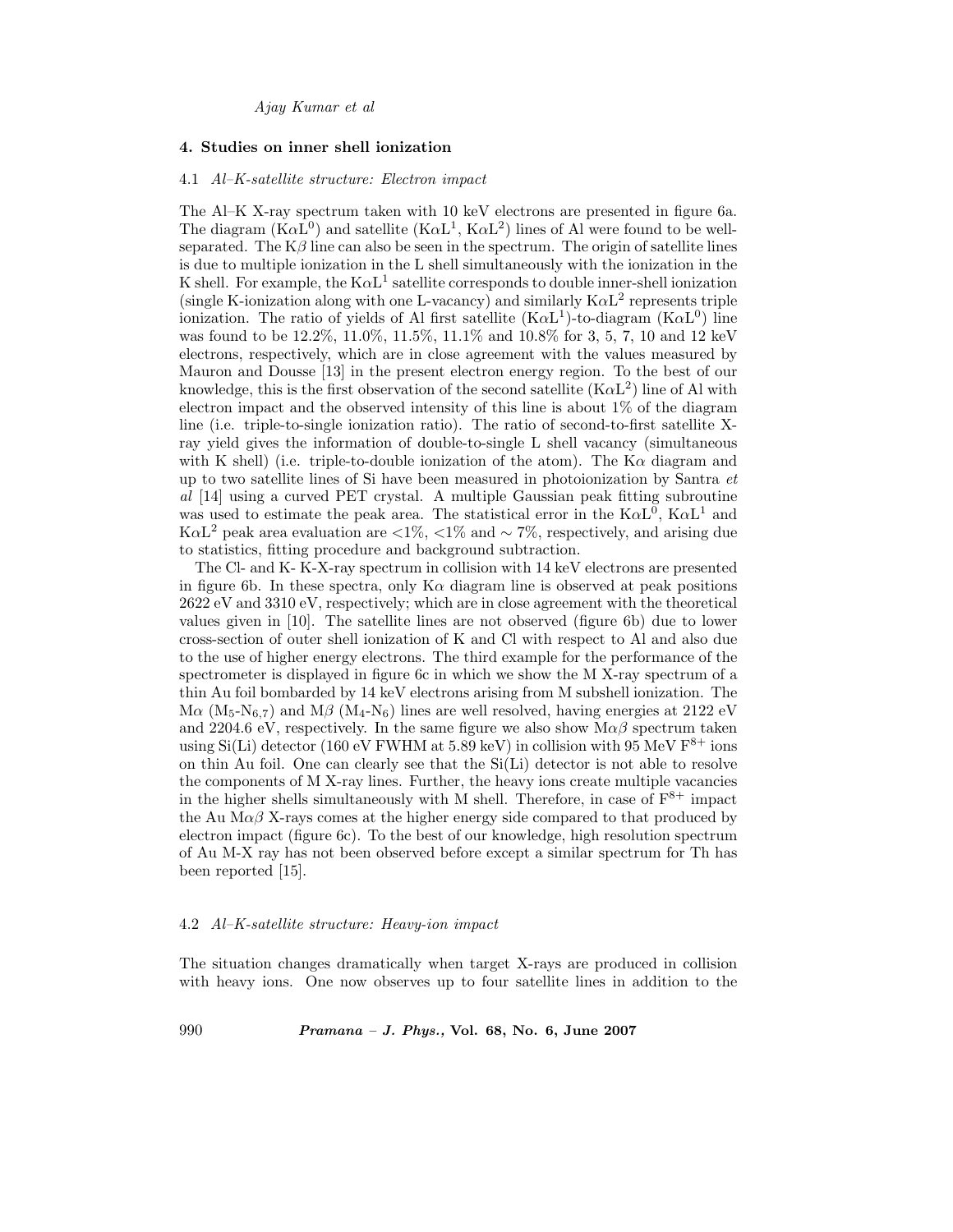*Electron and heavy-ion impact atomic collisions*



**Figure 6.** (**a**) Al–K X-ray spectrum with 10 keV electrons showing the diagram line (K $\alpha L^0$ ), two satellite lines and also K $\beta$ ; (**b**) Cl- and K-K $\alpha$  X-rays with 14 keV electrons; (c) Au-M $\alpha$  and -M $\beta$  X-rays with 95 MeV  $F^{8+}$  ions and 14 keV electrons using Si(Li) and crystal spectrometer, respectively; (**d**) Al K $\alpha$  X-rays with 40 MeV  $C^{4+}$  ions, showing diagram and four satellite lines.

diagram line in ionization of Al target by 40 MeV  $C^{4+}$  ions. The diagram  $(KaL^0)$ and satellite (K $\alpha L^1$ , K $\alpha L^2$ , K $\alpha L^3$  and K $\alpha L^4$ ) X-ray lines of Al are found to be wellseparated (figure 6d). The peak positions of  $K\alpha L^0$ ,  $K\alpha L^1$ ,  $K\alpha L^2$ ,  $K\alpha L^3$  and  $K\alpha L^4$ X-rays are 1488.2 eV, 1498.4 eV, 1509.4 eV, 1522.4 eV and 1537.4 eV, respectively, and agree well (within  $\pm$  0.8 eV) with those measured by Jamison *et al* [16] with 31 MeV Br ions using ADP crystal with a 4-inch curved crystal spectrometer. Jamison *et al* [16] have observed up to five satellite lines of Al Kα. The relative intensity values of  $K\alpha L^0$ ,  $K\alpha L^1$ ,  $K\alpha L^2$ ,  $K\alpha L^3$  and  $K\alpha L^4$  were found to be 14.1%, 33.7%, 34.7%, 14.1% and 3.3%, respectively. These ratios are expected to be different for every collision system and hence was not compared with the values obtained in ref. [16] which deals with a much lower velocity collision. It is to be noted that, the probability of having only one vacancy in the K shell is much smaller than that with one vacancy in the L shell or two vacancies in the L shell since I(K $\alpha L^{0}$ )/I(K $\alpha L^{1}$ )∼2/5 and I(K $\alpha L^{0}$ )/I(K $\alpha L^{2}$ )∼2/5. The ratio of the double-tosingle L-vacancy production cross-sections (simultaneous with the K-shell vacancy) would be a very sensitive test to the theoretical models which incorporates the electron–electron correlation in the double ionization.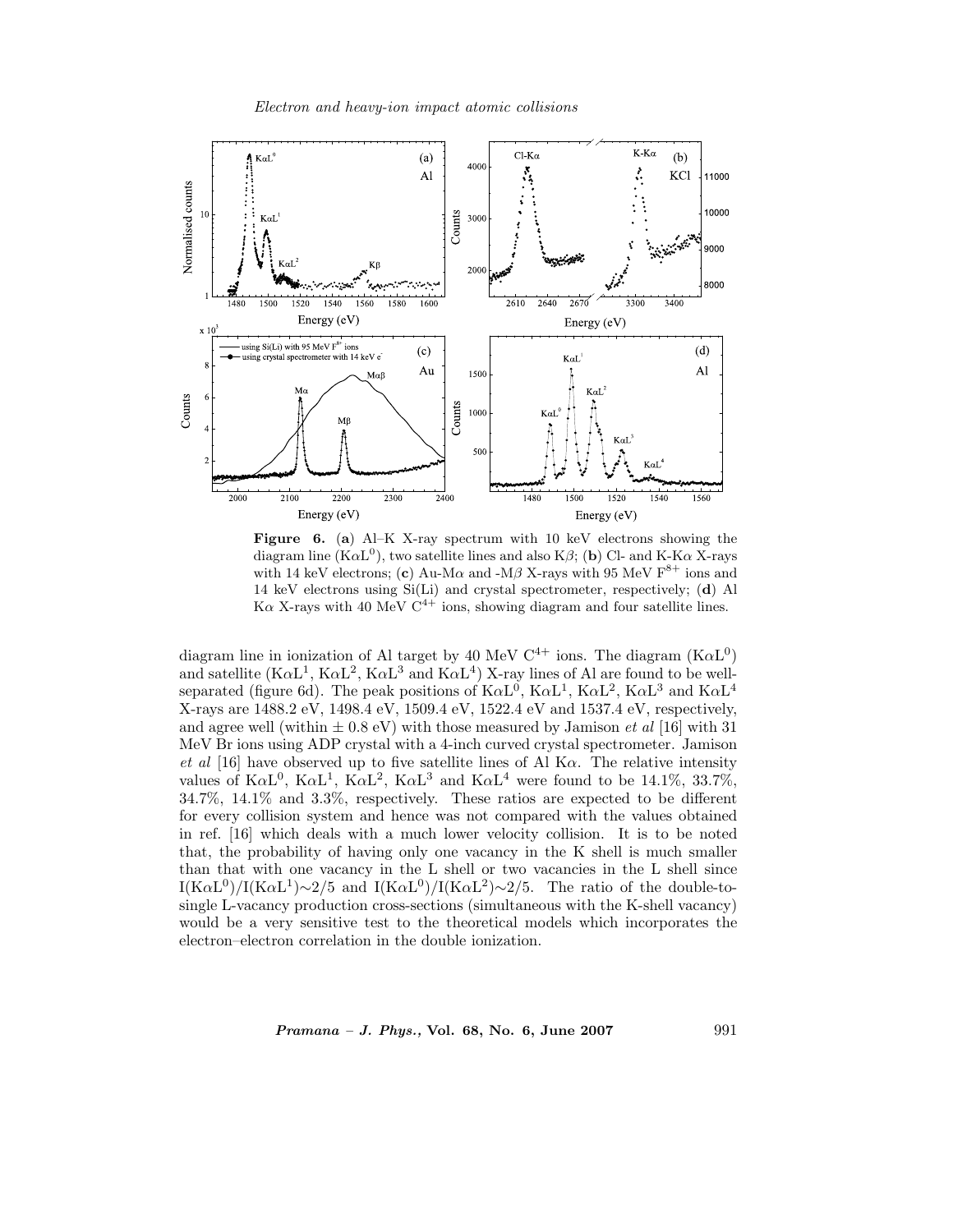

**Figure 7.** Projectile K X-ray spectrum for 80 MeV  $Si^{7+}$  in collisions with thin carbon foil. The transitions giving rise to the X-ray lines are indicated in the figure. The vertical dashed-lines represent the predictions of the theoretical model (see text).

## **5. Ionization of highly charged projectile ions**

In another experiment, we used  $Si^{7+}$  ion beam with energy 80 MeV to collide with the C (about 20  $\mu$ g/cm<sup>2</sup>) target. The charge state 7+ is much lower with respect to the equilibrium charge state  $\sim$ 12+ (at this energy) [17], one expect more probability of ionization than capture. The crystal makes 135◦ angle with respect to the incident beam direction. Since the X-ray source is moving (Si projectile), Doppler shift correction was made to identify the X-ray energy. The observed X-ray spectrum shows several peaks emitting due to the decay of H-, He- and Li-like Si ions (figure 7). The observed spectral lines were compared [18] with those calculated using the Breit–Pauli R-matrix method [19] and the relative atomic structure code SUPERSTRUCTURE [18,20]. The energy of measured X-ray lines are in good agreement with the theoretical values which are shown as vertical dashed-lines. The spectra were calibrated treating the  $H-(1s-2p/3p)$  as known and using the calculated values using theoretical model. Trabert *et al* [21] have measured the X-rays of various highly charged fast Si ions of energy 35–45 MeV by thin carbon foil which compares well with the present spectrum.

The area under the peaks, corrected for the intrinsic efficiency of the detector and divided by the fluorescence yield  $(\omega)$  [22] is used to determine the approximate charge state distribution  $(q)$  of the projectile. We, therefore, observed 20.6%, 67.4% and 12% of H-like, He-like and Li-like Si ions, respectively, which approximately agrees [20] with the earlier studies. Ishihara *et al* [17] used magnetic spectrograph.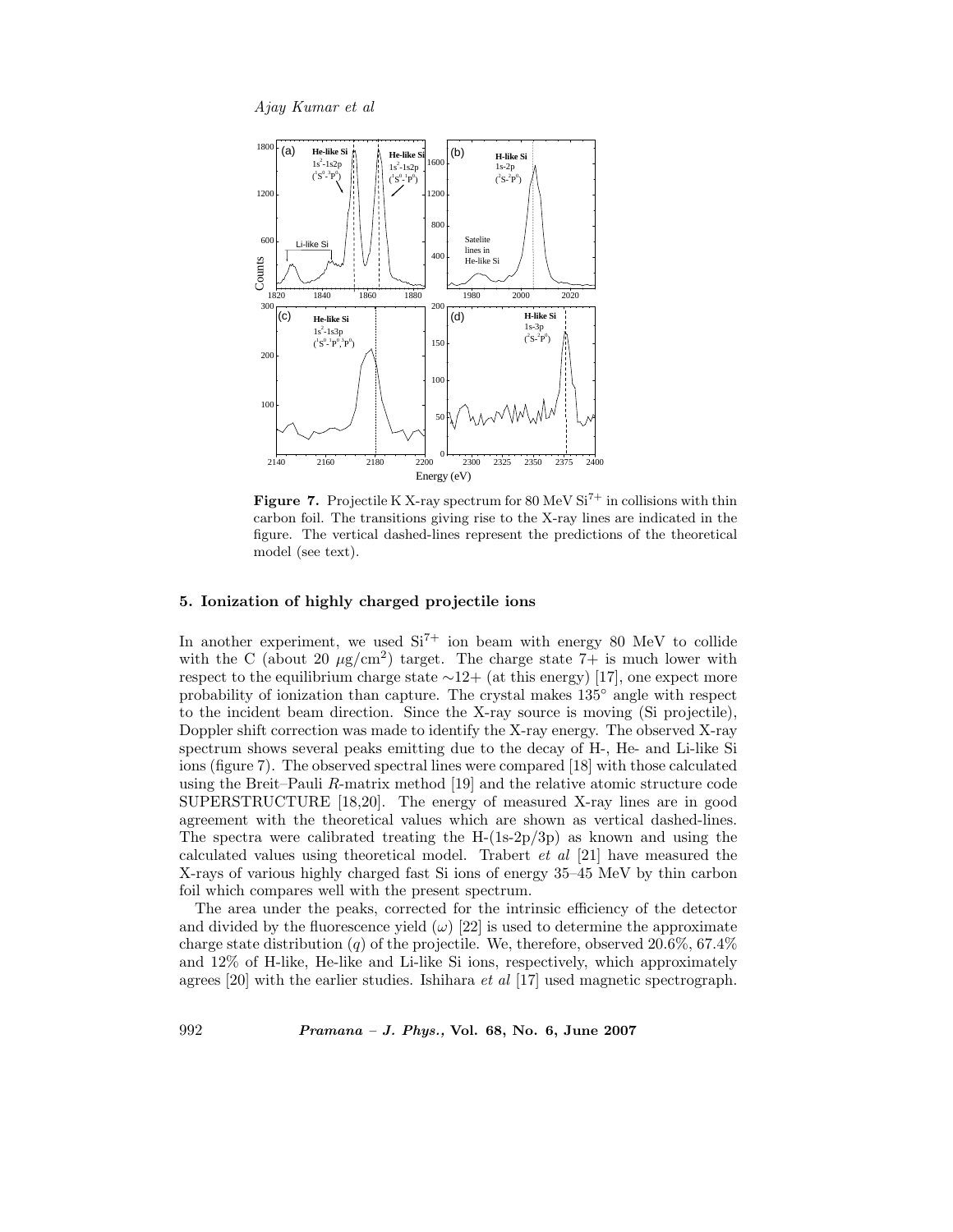#### *Electron and heavy-ion impact atomic collisions*

Therefore, the present measurement can be used for charge state distribution which will have importance for the accelerator technology. This is a new method to study the charge state distribution in contrast to the traditional technique of post-collision charge state analysis.

# **6. Conclusions**

A crystal spectrometer has been reconditioned and developed to study the physics of ion–atom and electron–atom collisions. We have discussed all the necessary details of the spectrometer including LabVIEW-based automation and data acquisition. The spectrometer has been used to study the K $\alpha$  satellite intensity of Al, the M $\alpha$ and M $\beta$  X-ray intensity of Au, and also K $\alpha$  lines of Cl and K elements under keV energy electron impact. The Al–K X-ray satellite lines are studied under heavy-ion impact and it is shown that as large as four L-vacancies are created simultaneously with the K-vacancy, compared to only two satellites in case of electron-impact. This is the first time that one has observed the second satellite of Al in electron impact. In addition, the projectile X-ray lines arising from H-like, He-like and Li-like Si ions were detected and an approximate charge state distribution of the emerging ions was measured using this new technique. The design details along with the necessary information on the automation using LabVIEW has been provided. This control system is quite general and may find application in other equipments and detectors in different experimental setups.

## **Acknowledgment**

We thank the Pelletron accelerator staff for smooth running of accelerator and TIFR central workshop. We also thank W A Fernandes and F A Rajgara for their help and useful discussions. We would like to thank A K Pradhan for providing theoretical values of X-ray transitions of Si ion.

## **References**

- [1] W L Bragg, Proc. Cambridge Philos. Soc. **17**, 43 (1913)
- W H Bragg and W K Bragg, Proc. R. Soc. London **88**, 428 (1913)
- [2] H H Johann, Z. Phys. **69**, 185 (1931)
- [3] T Johansson, Z. Phys. **82**, 507 (1933)
- [4] M Y Cauchios, J. de Phys. **3**, 320 (1932)
- [5] J W M DuMond, Rev. Scientific Instrum. **18**, 626 (1947); Ann. Phys. (Leipzig) **17**, 716 (1933)
- [6] S K Deshpande, S M Chaudhari, Ashok Pimpale, A S Nigavekar, S B Ogale and V G Bhide, Pramana – J. Phys. **37**, 373 (1991)
- [7] C Bonnelle, P Jonnard, J M Andre, A Avila, D Laporte, H Ringuenet, M C Lepy, J Plagnard, L Ferreus and J C Protas, Nucl. Instrum. Methods **A516**, 594 (2004)
- [8] Saint-Gobain Crystal and Detectors, Nemours Cedex, France (Website: http://www.crystals.saint-gobain.com)